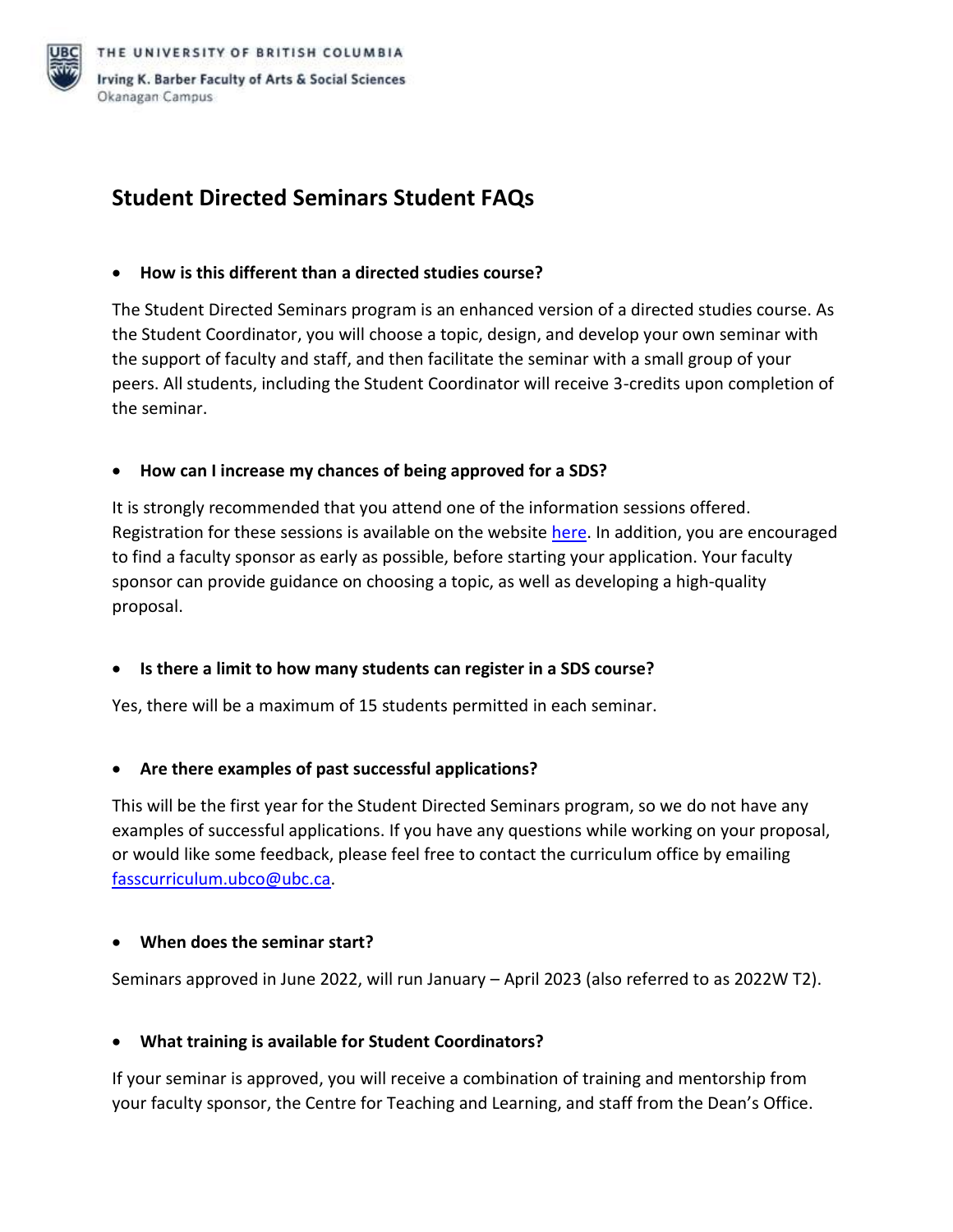There will be mandatory training offered in the fall prior to the seminar starting. Training will focus on a range of topics, including developing learning outcomes, designing assessments, and facilitating inclusive and respectful dialogue.

### • **How do I choose a faculty sponsor?**

When choosing a faculty sponsor, you will want to make sure it is someone that can offer support and guidance in the topic you choose. Ideally, they will also be a tenured faculty member that has the capacity to commit to you and your seminar. You can refer any interested faculty member to the faculty sponsor section of the SDS [website](https://fass.ok.ubc.ca/student-resources/undergrad/student-directed-seminars/?msclkid=6c7a3608c63e11ecb58b57adc43808f0) and the FAQ pag[e here.](https://fass.cms.ok.ubc.ca/wp-content/uploads/sites/131/2022/03/Student-Directed-Seminars-Faculty-Sponsor-FAQ.pdf)

# • **How does grading work?**

When designing your seminar, it will be up to you and your faculty sponsor to decide how much peer-grading there will be and how much you will ask your faculty sponsor to grade. For example, you might choose to have all assignments except the final project be peer-graded. Regardless of what you decide, your faculty sponsor will be required to sign off on all final grades at the end of the term. Strategies for peer-grading and assessments will be part of the mandatory training for Student Coordinators.

# • **Can students from outside FASS participate?**

Yes, students from any faculty across campus are welcome to register in the seminar as long as they meet the seminar prerequisites, if any. However, students outside of FASS should refer to their own program's requirements to determine if these seminars are applicable.

At this time, only students registered in the Faculty of Arts and Social Sciences can propose a seminar and become a Student Coordinator.

# • **Does the SDS have to be discipline-specific? What if I have an idea for an interdisciplinary SDS?**

When proposing your seminar, you will be asked to select a course code (i.e. ANTH, SOCI, PSYO, etc.). However, it is recommended that your topic have interdisciplinary appeal, as we hope these seminars will offer opportunities for multi-disciplinary collaboration. In your application, you are encouraged to expand on how your topic can be critically viewed through various disciplinary lenses.

#### • **When are SDS applications approved?**

All applicants will be notified of whether their seminar is approved by late June 2022.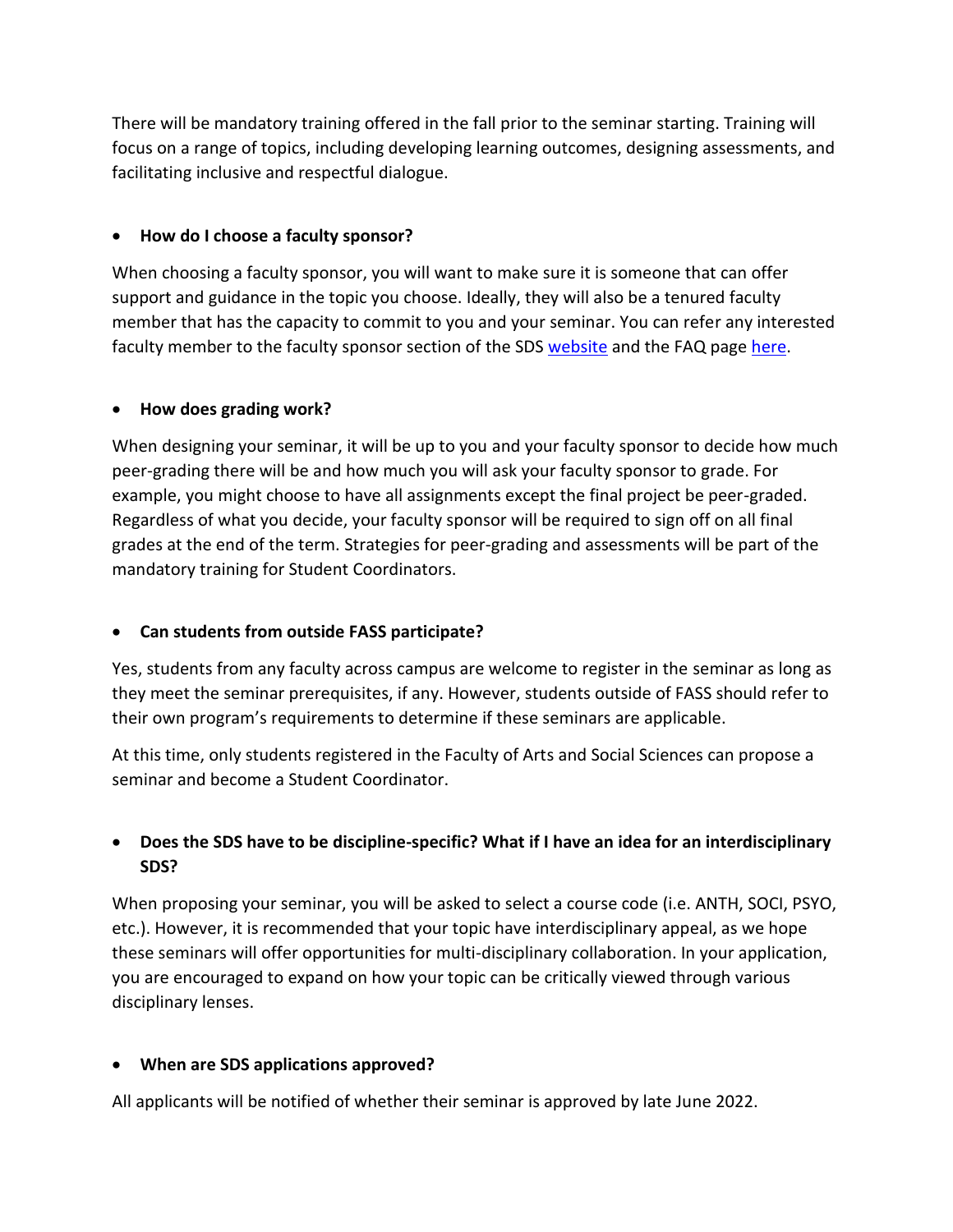# • **Do the faculty sponsor form and faculty recommender form need to come from the same person?**

Your faculty sponsor and faculty recommender can be the same person, but it can also be two different faculty members. Ideally for your faculty recommender, you will want to choose someone who can speak to your academic background, leadership experience, and suitability to coordinate a seminar. Whereas your faculty sponsor should be an expert in the field of your proposed topic, someone who can provide guidance and support as you design your seminar and put together a reading list.

# • **How can I make sure the topic I'm proposing isn't already offered at UBCO?**

When deciding on the topic you want to propose, please review the UBC Okanagan Academic Calendar and look under the list of course descriptions, which you can find listed by course code [here.](https://www.calendar.ubc.ca/okanagan/courses.cfm?go=code&institution=3) If you have reviewed the list of course offerings and you still aren't sure, we encourage you to further discuss your topic idea with your faculty sponsor.

#### • **Are Student Coordinators expected to teach their seminar?**

As a Student Coordinator, it is imperative that you understand your role as a facilitator and not as an instructor. It is not your role to teach the seminar, rather you are taking a lead role in designing, coordinating, and facilitating the seminar week-to-week for you and your peers. You are considered equal to your fellow peers and are expected to complete all assignments.

#### • **How do I integrate learning outcomes into my seminar?**

As part of the proposal, you are asked to provide 3-5 learning outcomes for your seminar. If you are unsure on how to write these, we encourage you to review the Centre for Teaching and Learning's website [here.](https://ctl.ok.ubc.ca/teaching-effectively/course-design/learning-outcomes/) If you still need further assistance or would like feedback, you can contact your faculty sponsor or the curriculum office by emailing [fasscurriculum.ubco@ubc.ca.](mailto:fasscurriculum.ubco@ubc.ca)

#### • **How should I promote my seminar?**

Once your seminar has been approved, the curriculum office will discuss next steps and options for promoting your seminar. The goal is to have a minimum of 5 students registered in your seminar. Some options for promoting could be done via social media, posters, and course unions.